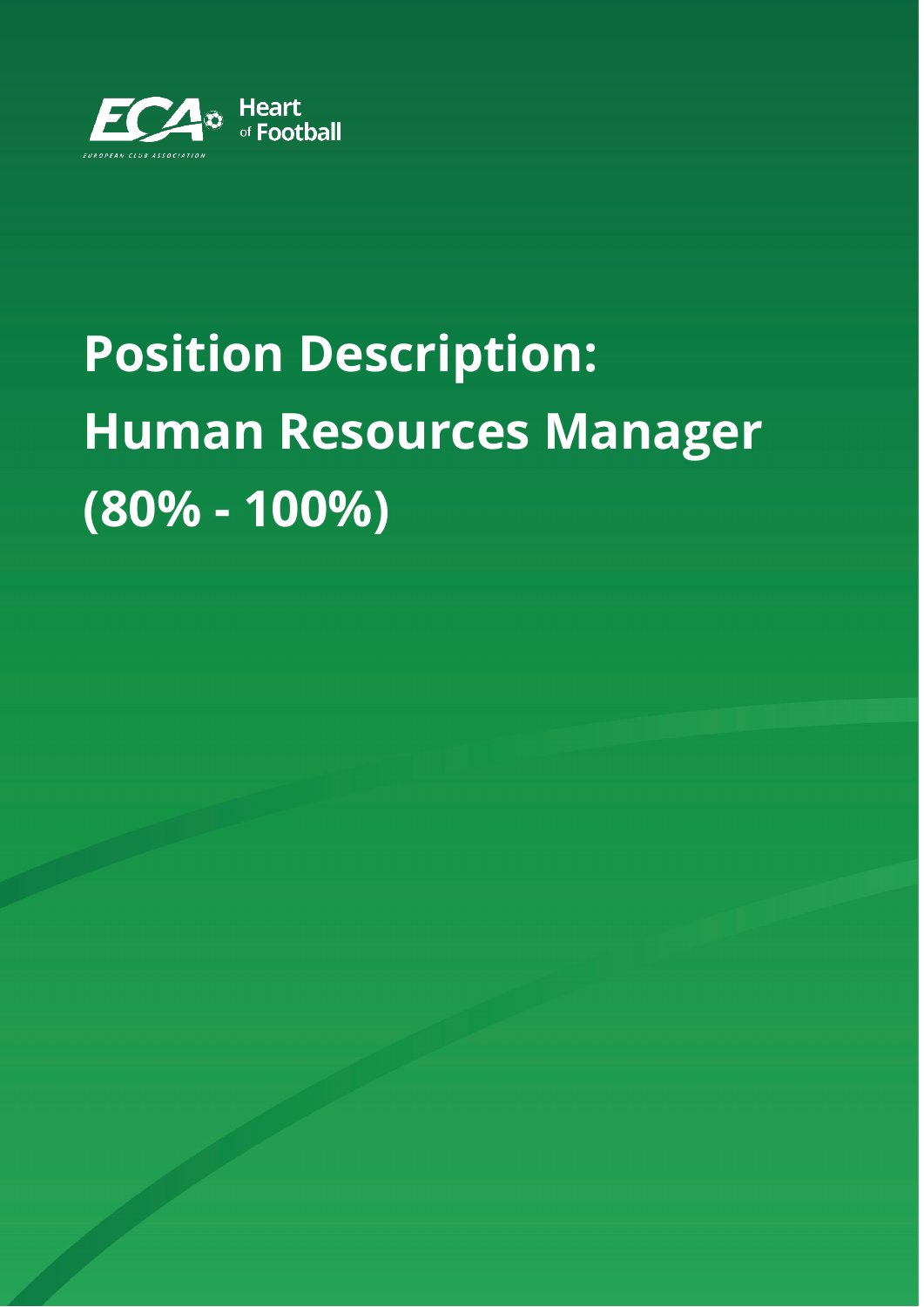

## **Human Resources Manager (80% - 100%):**

Reporting to: Chief Operating Officer (CEO ad interim)

## **ABOUT ECA:**

ECA is the sole independent body directly representing football clubs at European level, with a membership panel consisting of more than 240 professional football clubs from across the continent. As the representative voice of European club football on the international football landscape, ECA's core purpose is to place clubs at the 'Heart of Football'.

ECA is developing its Administration to ensure it constantly enhances the delivery of value in its activities and services for its member clubs. It has an evolving team, currently approaching 25 people with plans to grow around a further 30% in the coming year. We are on a mission of organisational growth, targeting a performance-driven culture and delivering high impact outcomes for our Administration and our member clubs.

Equity, diversity, and inclusion are core values at ECA, and we are committed to building and sustaining an inclusive and equitable working and learning environment for all staff and members.

#### **POSITION MISSION:**

The successful candidate will play a valuable supporting role in the next phase of the ECA's professional and organisational evolution.

This newly created position is a human resources role in a large sense, focusing on all the elements that need to be in place and aligned to grow, develop and incentivise a happy and high performing team. The HR Manager's role will be instrumental in providing both a strategic and operational hands-on approach on the full Human Resources cycle. He/she will ensure consistent implementation of best-in-class HR processes including recruitment, performance management, development, as well as retention of our talented people. The role will also cover the critical HR processes including payroll, social security and pensions management, including liaising with the relevant authorities and providers on all aspects of remuneration and benefits.

The role is based at ECA's offices in Nyon, Switzerland in accordance with ECA's working policies (including flexibility for hybrid working, i.e. a mix of in office and work from home).

### **CORE RESPONSIBILITIES:**

Reporting to the COO (with the CEO currently performing this role ad interim) and working in close collaboration with Staff and Operations Department within ECA:

- Performing the full range of HR administrative tasks including, but not limited to:
	- o Monthly payroll preparation and coordination with our external payroll provider
	- o Social security, pension fund, withholding taxes, cross border management
	- o Annual leave and absences monitoring
	- o Accident declarations and follow up
	- o Delivery of year end declarations